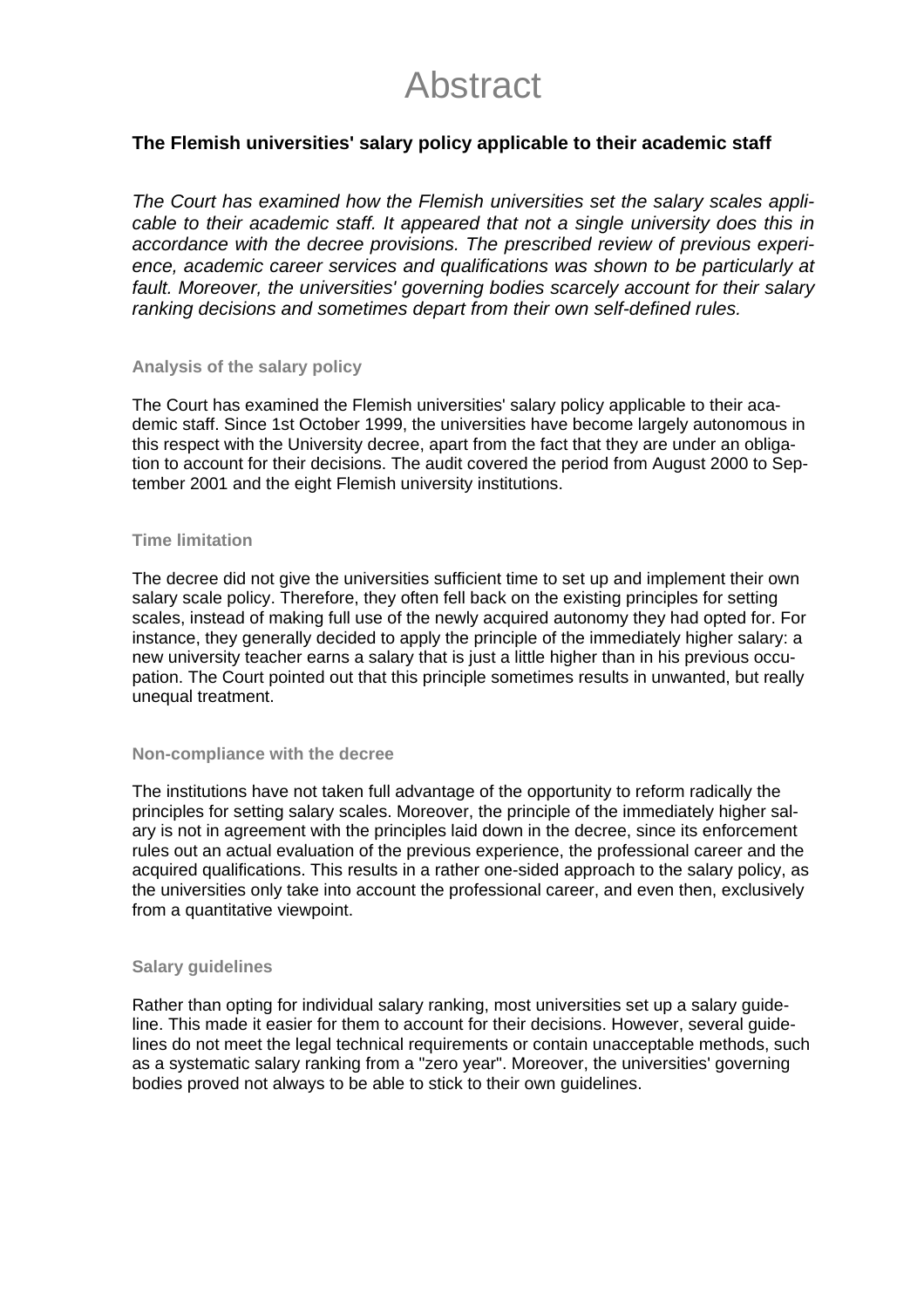# Abstract

# **Insufficient accountability**

The great majority of the universities hardly account for their salary rankings. A few school institutions promised improvement.